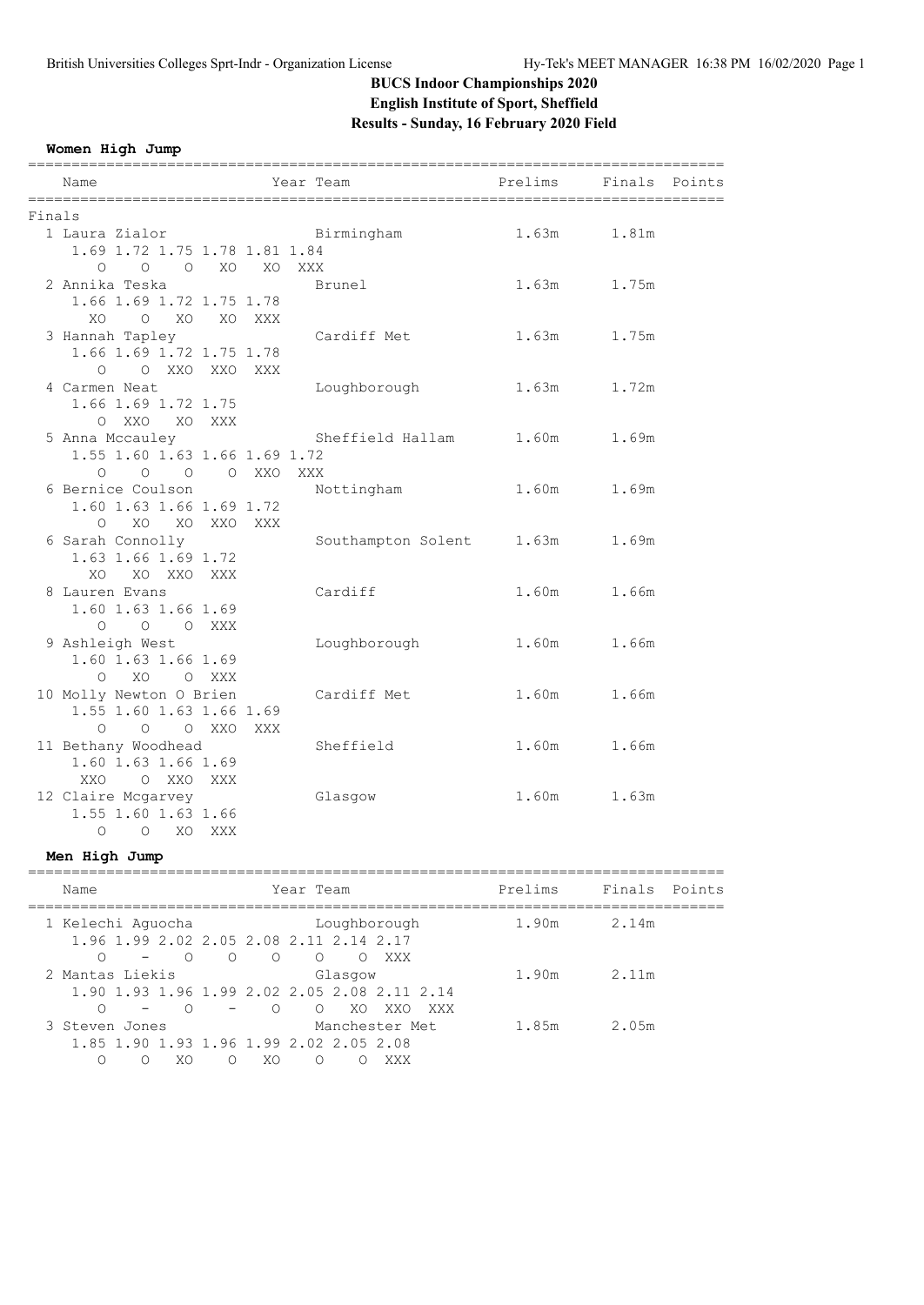### **BUCS Indoor Championships 2020 English Institute of Sport, Sheffield Results - Sunday, 16 February 2020 Field**

| Men High Jump                        |                                                |             |  |
|--------------------------------------|------------------------------------------------|-------------|--|
|                                      | 4 Liam Reveley Charles Newcastle 201.85m 1.99m |             |  |
| 1.85 1.90 1.93 1.96 1.99 2.02        |                                                |             |  |
| 0 0 0 0 0 XXX                        |                                                |             |  |
| 5 Luke Okosieme                      | Birmingham                                     | 1.90m 1.96m |  |
| 1.90 1.93 1.96 1.99                  |                                                |             |  |
| O O O XXX                            |                                                |             |  |
| 6 Malachi Gair                       | Sheffield                                      | 1.90m 1.96m |  |
| 1.80 1.85 1.90 1.93 1.96 1.99        |                                                |             |  |
| O O O XO XO XXX                      |                                                |             |  |
| 7 Joseph Miles                       | Nottingham                                     | 1.85m 1.96m |  |
| 1.85 1.90 1.93 1.96 1.99             |                                                |             |  |
| O O O XXO XXX                        |                                                |             |  |
| 7 Matthew Grapes Contract Lincoln    |                                                | 1.90m 1.96m |  |
| 1.80 1.85 1.90 1.93 1.96 1.99        |                                                |             |  |
| 0 – 0 0 XXO XXX                      |                                                |             |  |
| 9 Thomas Wright Contract Bath        |                                                | 1.85m 1.93m |  |
| 1.75 1.80 1.85 1.90 1.93 1.96        |                                                |             |  |
| 0 0 0 0 XO XXX                       |                                                |             |  |
| 10 Tom Hughes                        | Sheffield                                      | 1.85m 1.90m |  |
| 1.85 1.90 1.93                       |                                                |             |  |
| O XO XXX                             | Cardiff Met                                    | 1.85m 1.85m |  |
| 11 Iwan Beggs<br>1.75 1.80 1.85 1.90 |                                                |             |  |
| O – XXO XXX                          |                                                |             |  |
| 12 Kieran Short                      | Swansea                                        | 1.85m 1.80m |  |
| 1.70 1.75 1.80 1.85                  |                                                |             |  |
| O XXO XXX<br>$\circ$                 |                                                |             |  |
|                                      |                                                |             |  |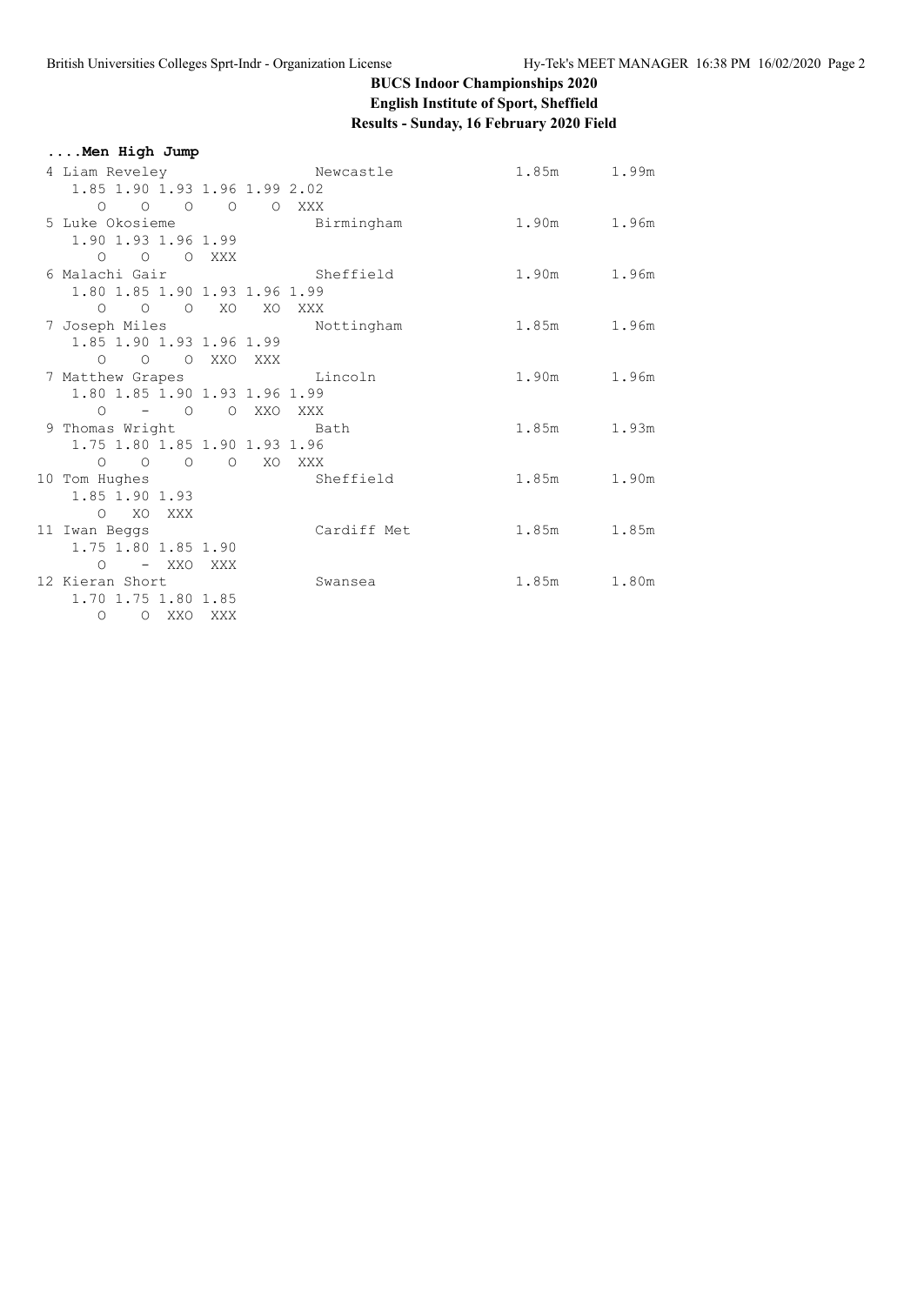# **BUCS Indoor Championships 2020 English Institute of Sport, Sheffield Results - Saturday, 15 February 2020 Field**

**Women High Jump**

| Name                                                                   | Year Team                | Seed  | Prelims<br>H# |
|------------------------------------------------------------------------|--------------------------|-------|---------------|
| Preliminaries                                                          |                          |       |               |
| 1 Annika Teska<br>1.63                                                 | Brunel                   | 1.74m | $1.63mg$ 2    |
| $\circ$<br>1 Laura Zialor<br>1.63                                      | Birmingham               | 1.83m | $1.63mg$ 1    |
| $\circ$<br>1 Hannah Tapley<br>1.63<br>$\Omega$                         | Cardiff Met              | 1.75m | $1.63mg$ 1    |
| 4 Carmen Neat<br>1.63<br>XO                                            | Loughborough             | 1.77m | 1.63mq 2      |
| 4 Sarah Connolly<br>1.63<br>XO                                         | Southampton Solent 1.78m |       | $1.63mg$ 2    |
| 6 Molly Newton O Brien<br>1.55 1.60<br>$O$ $O$                         | Cardiff Met              | 1.74m | 1.60mg 1      |
| 6 Anna Mccauley<br>1.55 1.60<br>$\circ$ $\circ$                        | Sheffield Hallam 1.75m   |       | 1.60mg 2      |
| 6 Claire Mcgarvey<br>1.55 1.60                                         | Glasgow                  | 1.74m | 1.60mg 1      |
| $O$ $O$<br>6 Bernice Coulson<br>1.60                                   | Nottingham               | 1.70m | 1.60mg 2      |
| $\circ$<br>6 Lauren Evans<br>1.60                                      | Cardiff                  | 1.72m | 1.60mg 2      |
| $\circ$<br>6 Bethany Woodhead<br>1.60<br>$\circ$                       | Sheffield                | 1.70m | 1.60mq 1      |
| 12 Ashleigh West<br>1.60<br>XO                                         | Loughborough             | 1.76m | 1.60mg 1      |
| 13 Ellie Walker<br>1.50 1.55 1.60<br>O O XXX                           | Lincoln                  | 1.65m | 1.55m<br>1    |
| 13 Emilia Del Hoyo Perez<br>1.50 1.55 1.60<br>O O XXX                  | Nottingham               | 1.58m | 1.55m<br>1    |
| 13 Amelia Mcdonald<br>1.45 1.50 1.55 1.60<br>O O O XXX                 | Brunel                   | 1.66m | 1.55m<br>2    |
| 16 Lou Dupont<br>1.45 1.50 1.55 1.60                                   | Bath                     | 1.60m | 1.55m<br>2    |
| XO O XXX<br>$\circ$<br>17 Emma Thompson<br>1.50 1.55 1.60<br>XO XO XXX | Strathclyde              | 1.64m | 1.55m<br>2    |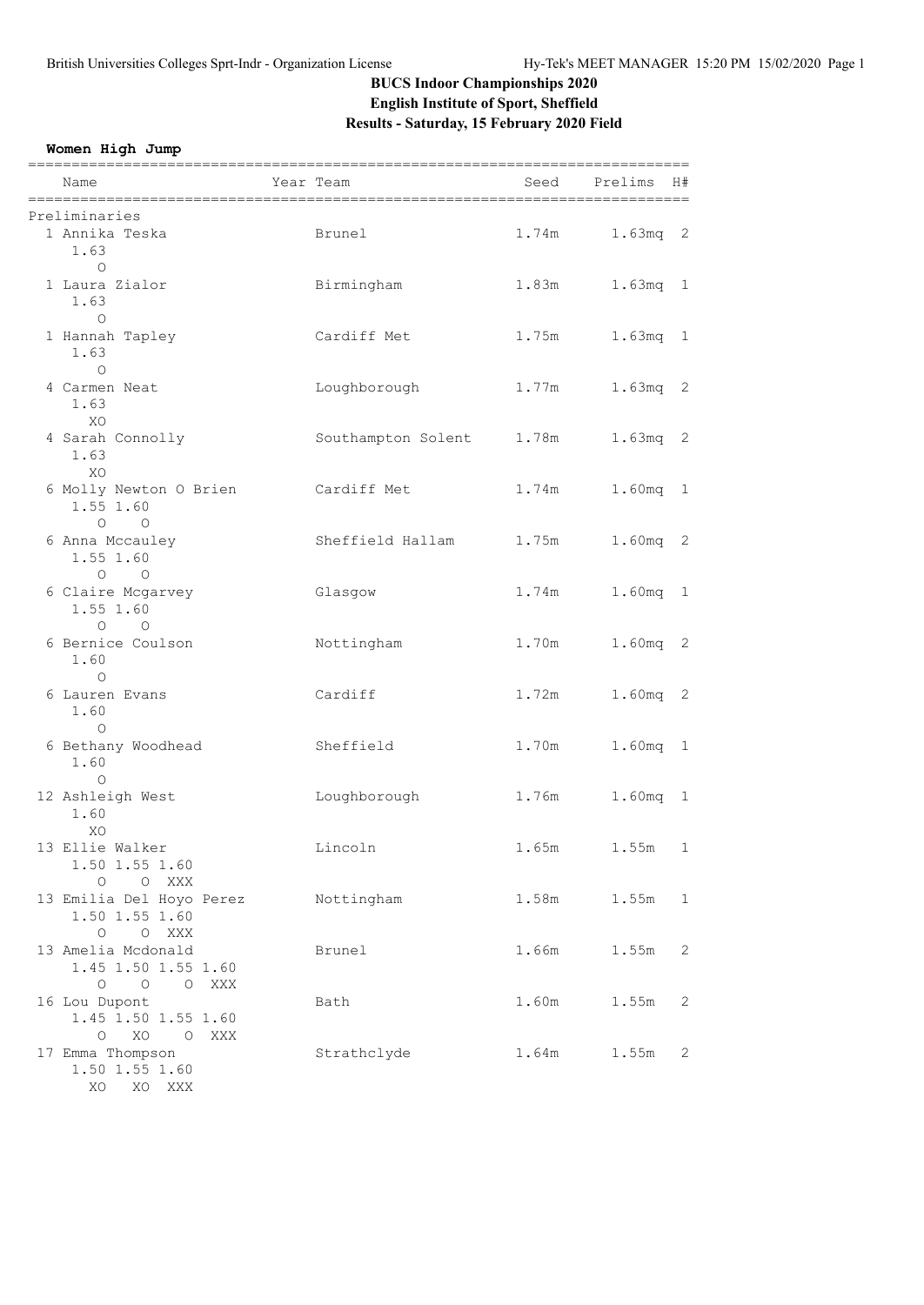# **BUCS Indoor Championships 2020 English Institute of Sport, Sheffield Results - Saturday, 15 February 2020 Field**

| Women High Jump                             |            |                   |           |   |
|---------------------------------------------|------------|-------------------|-----------|---|
| 17 Amy Chambers                             | Edinburgh  | 1.55m 1.55m 2     |           |   |
| 1.45 1.50 1.55 1.60                         |            |                   |           |   |
| XO<br>XO XXX<br>$\circ$                     |            |                   |           |   |
| 19 Jasmine Mccallum                         | Portsmouth | 1.66m 1.55m       |           | 2 |
| 1.40 1.45 1.50 1.55 1.60                    |            |                   |           |   |
| $\circ$<br>$\circ$<br>XO<br>XXO<br>XXX      |            |                   |           |   |
| 20 Juliet Smith                             | Kin        | 1.50m 1.50m 1     |           |   |
| 1.50 1.55                                   |            |                   |           |   |
| O XXX                                       |            |                   |           |   |
| 21 Léa Wenger                               | Cambridge  | 1.55m             | $1.45m$ 1 |   |
| 1.45 1.50                                   |            |                   |           |   |
| O XXX                                       |            |                   |           |   |
| 22 Amelia Inglis                            | Oxford     | 1.50m 1.45m 2     |           |   |
| 1.40 1.45 1.50                              |            |                   |           |   |
| XO.<br>O XXX                                |            |                   |           |   |
| 23 Alice Linaker                            | Birmingham | $1.68m$ $1.45m$ 1 |           |   |
| 1.30 1.35 1.40 1.45 1.50                    |            |                   |           |   |
| $\overline{O}$<br>O XXO<br>$\circ$<br>XXX   |            |                   |           |   |
| 24 Sophia Martin                            | Exeter     | 1.48m 1.40m       |           | 2 |
| 1.30 1.35 1.40 1.45                         |            |                   |           |   |
| $\overline{O}$<br>$\circ$<br>XXX<br>$\circ$ |            |                   |           |   |
| 25 Leila Legris                             | Oxford     | 1.50m 1.40m 1     |           |   |
| 1.30 1.35 1.40 1.45                         |            |                   |           |   |
| XO<br>O XXX<br>$\circ$                      |            |                   |           |   |

#### **Men High Jump**

| Name                                                                                          | Year Team |              | Seed  | Prelims     | H# |
|-----------------------------------------------------------------------------------------------|-----------|--------------|-------|-------------|----|
| 1 Matthew Grapes<br>1.80 1.85 1.90<br>$-$ 0<br>$\circ$                                        |           | Lincoln      | 2.00m | $1.90$ mq 2 |    |
| 1 Mantas Liekis<br>1.80 1.85 1.90<br>$-$ 0<br>$\Omega$                                        |           | Glasgow      | 1.80m | 1.90mq 1    |    |
| 1 Malachi Gair<br>1.80 1.85 1.90<br>$\circ$<br>$\overline{O}$<br>$\overline{O}$               |           | Sheffield    | 1.95m | 1.90mq 1    |    |
| 1 Kelechi Aquocha<br>1.90<br>$\circ$                                                          |           | Loughborough | 2.15m | 1.90mg 2    |    |
| 5 Luke Okosieme<br>1.90<br>XO                                                                 |           | Birmingham   | 2.06m | 1.90mq 1    |    |
| 6 Liam Reveley<br>1.85 1.90<br>$\circ$<br>$\mathbf{x}$                                        |           | Newcastle    | 2.08m | $1.85mg$ 2  |    |
| 6 Joseph Miles<br>1.85 1.90<br>$\circ$                                                        |           | Nottingham   | 1.97m | 1.85mg 1    |    |
| 6 Thomas Wright<br>1.70 1.75 1.80 1.85 1.90<br>$\circlearrowright$<br>$\circ$<br>$\circ$<br>O | Χ         | Bath         | 1.95m | 1.85mq 2    |    |